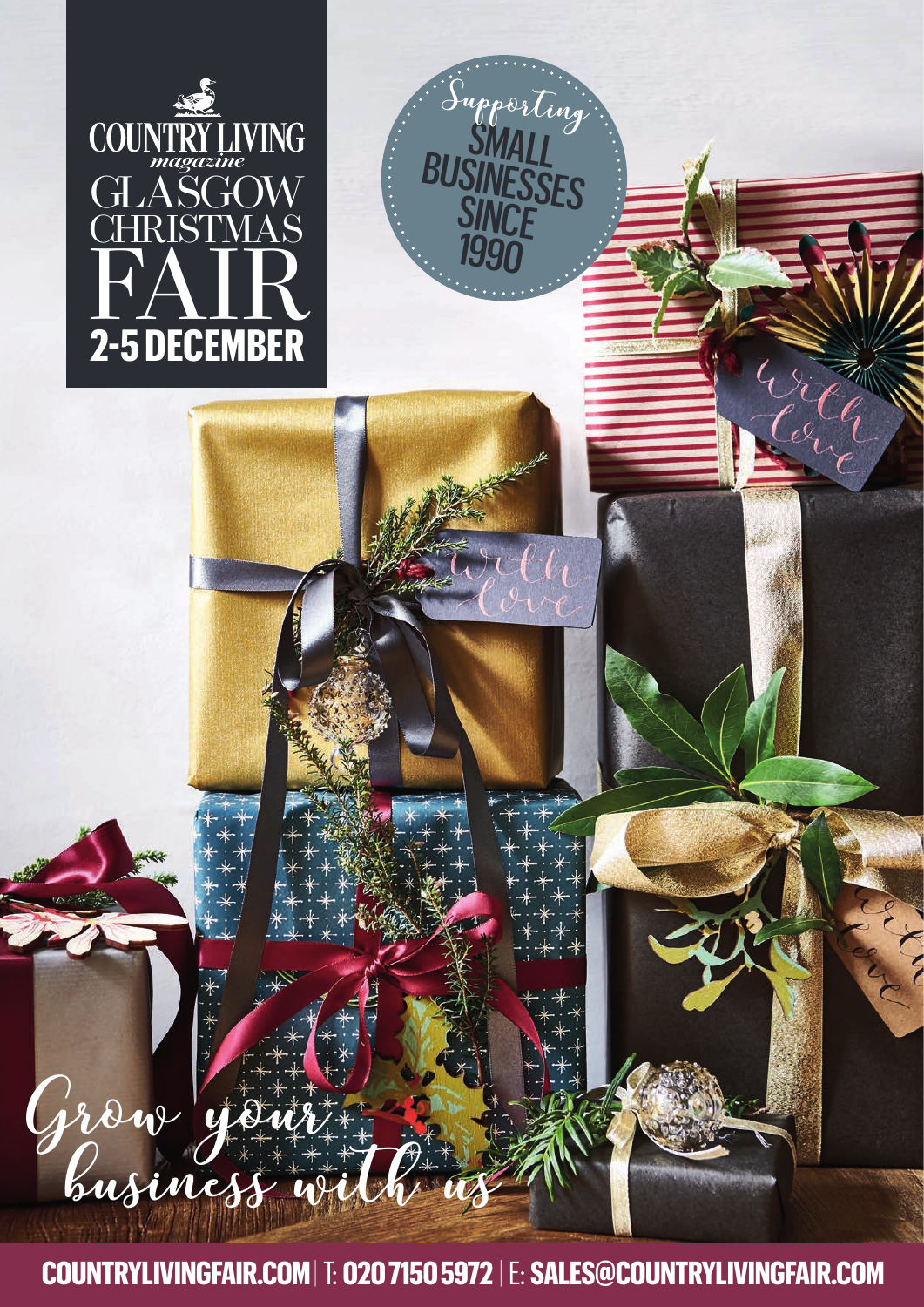

Come join us

The **Country Living Christmas Fair**returns to the SEC for an exciting new addition and will welcome over 18,000 affluent visitors<sup>\*</sup> who delight in seeing the very best of British businesses.

This is your opportunity to sell to customers in a truly unique shopping experience where the Country Living brand comes to life via our talented artisan stalls, immersive theatres and festive features.



## **MEET NEW CUSTOMERS**

Our incredibly loyal audience have a keen interest in hand crafted and British made creations and love finding the perfect gift for friends and family, discovering new decorations for the home and sampling delicious food and drink for the festivities ahead. They appreciate high quality, unique items that are not readily available on the high-street.



FIGURES ABOVE TAKEN FROM 2019 VISITOR SURVEY

**THE FAIR IS A FANTASTIC CELEBRATION OF TIMELESS TRADITIONAL LIVING AND BRINGS THE PAGES OF THE MAGAZINE TO LIFE ACROSS FOUR UNMISSABLE DAYS**